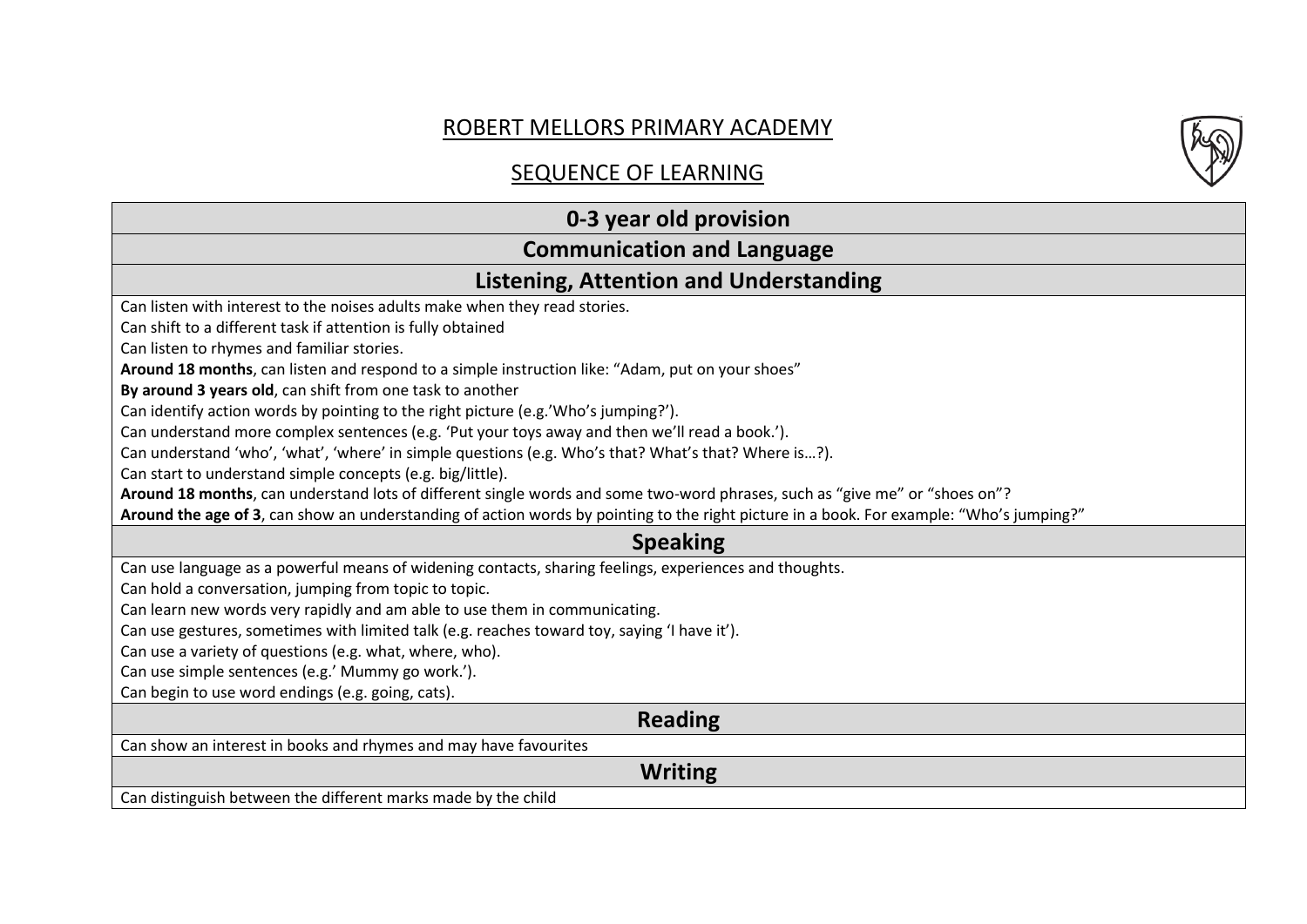| <b>Foundation 1 Provision</b>                                                                                                           |                                                                                     |  |
|-----------------------------------------------------------------------------------------------------------------------------------------|-------------------------------------------------------------------------------------|--|
| Comprehension                                                                                                                           |                                                                                     |  |
| Hold a book, turn the pages and indicate an understanding of pictures and print.<br>$\bullet$                                           |                                                                                     |  |
| Tell a story to friends.                                                                                                                |                                                                                     |  |
| Talk about events and characters in books.                                                                                              |                                                                                     |  |
| Make suggestions about what might happen next in a story                                                                                |                                                                                     |  |
| <b>Word Reading</b>                                                                                                                     |                                                                                     |  |
| Join in with rhymes and stories.<br>$\bullet$                                                                                           |                                                                                     |  |
| Identify rhymes.                                                                                                                        |                                                                                     |  |
| Join in with the rhythm of well known rhymes and songs.                                                                                 |                                                                                     |  |
| Recognise my own name<br>٠                                                                                                              |                                                                                     |  |
| <b>Writing</b>                                                                                                                          |                                                                                     |  |
| Tell an adult what I have drawn or painted.<br>٠                                                                                        |                                                                                     |  |
| Recognise a capital letter at the start of my name.                                                                                     |                                                                                     |  |
| Identify sounds from my own name in other words.                                                                                        |                                                                                     |  |
| Ascribe meaning to other marks, like on signage.                                                                                        |                                                                                     |  |
| Start to write identifiable shapes and letters.<br>$\bullet$                                                                            |                                                                                     |  |
| Draw lines and circles in the air, on the floor or on large sheets of paper, balancing well and using whole arm and body.<br>$\epsilon$ |                                                                                     |  |
| Use tools for mark making with control.                                                                                                 |                                                                                     |  |
| Grip using five fingers or preferably two fingers and thumb for control.                                                                |                                                                                     |  |
| Use pincers, tweezers and threading equipment with increasing control and confidence.                                                   |                                                                                     |  |
| Copy shapes, letter and pictures.                                                                                                       |                                                                                     |  |
| <b>Foundation 2 Provision</b>                                                                                                           |                                                                                     |  |
| <b>Communication and Language</b>                                                                                                       |                                                                                     |  |
| <b>ELG: Listening, Attention and Understanding</b>                                                                                      | <b>ELG: Speaking</b>                                                                |  |
| Listen attentively and respond to what they hear with relevant<br>$\bullet$                                                             | Participate in small group, class and one-to-one discussions, offering<br>$\bullet$ |  |
| questions, comments and actions when being read to and during whole                                                                     | their own ideas, using recently introduced vocabulary;                              |  |
| class discussions and small group interactions;                                                                                         |                                                                                     |  |